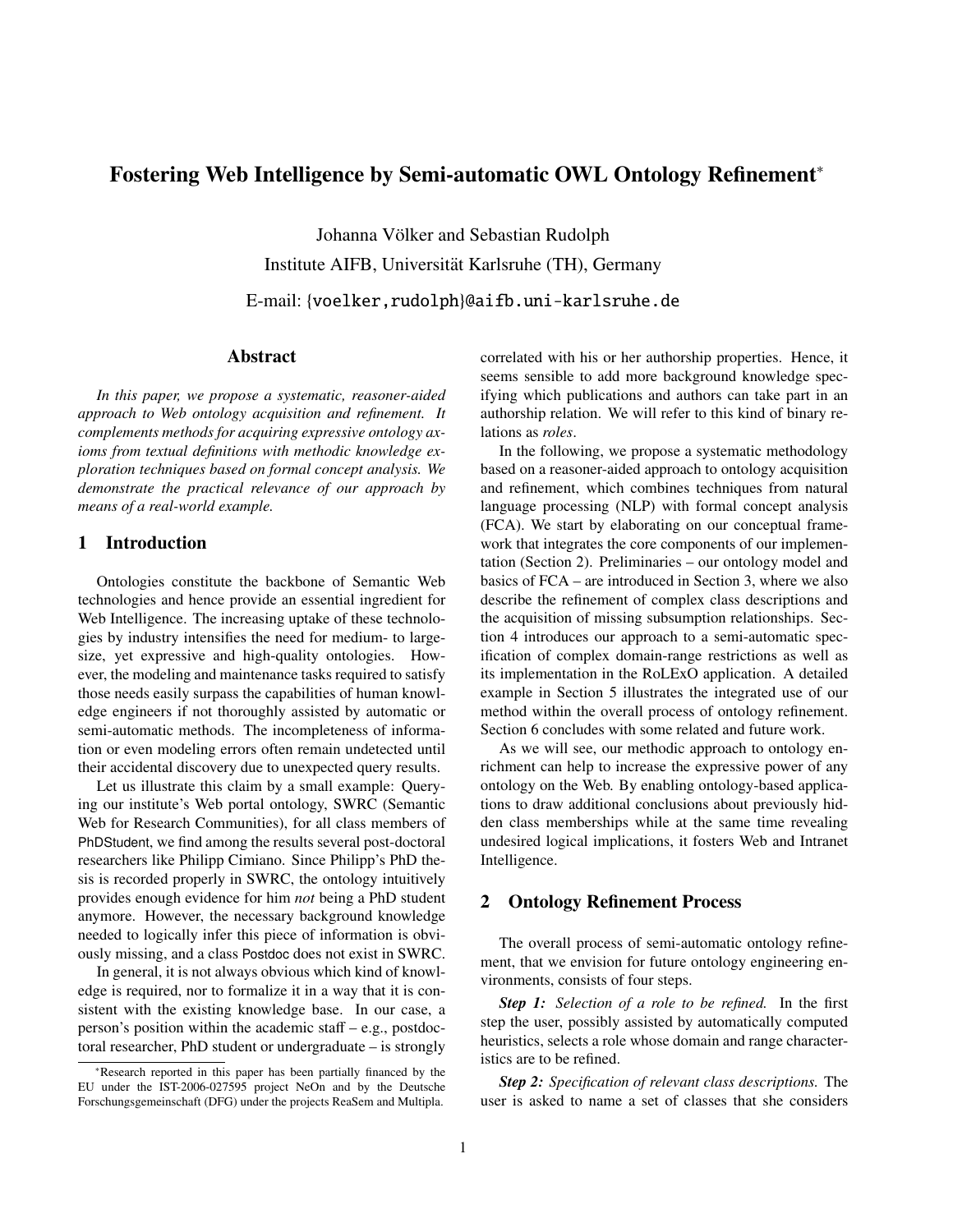relevant for the domain (or range, respectively) of the role. These classes (like PhDStudent or Person) constitute the focus for the subsequent exploration process (see *Step 3* and *Step 4*). If any of these classes is not yet specified in the ontology, the user is prompted to enter a natural language definition for it (e.g. "A *postdoc* is a graduate who has written a doctoral thesis."). An ontology learning component automatically transforms this informal definition into a complex class description, whose parts are mapped to already existing, atomic classes or roles.

*Step 3: Refinement of domain and range.* Once the focus of the exploration (i.e. the classes most relevant for domain or range, respectively) has been defined, the user is recommended to complete the ontology with respect to these classes.<sup>1</sup> For this purpose, she is guided through an interrogation process in the course of which the system asks smart<sup>2</sup> questions with respect to the domain (e.g. "Can an article be a PhD thesis?"). By answering them and occasionally giving counterexamples the user efficiently acquires missing subsumption and disjointness relationships.

*Step 4: Acquisition of role restrictions.* In the final step of the ontology refinement process, the user is supported in specifying complex domain-range restrictions for a given role (e.g. author). Again, she is guided by a methodic interrogation, whose implementation (cf. Section 4) relies on a reasoner for minimizing the user involvement. The result of this phase is a set of axioms that constrain the allowed usage of the initially selected role.

The advantages of our approach are manifold:

*Integration of lexical and logical approaches to knowledge acquisition.* The NLP-based ontology learning component assists the user in formalizing her knowledge and increasing the expressivity of the ontology by adding complex class descriptions (*Step 2*). The subsequent exploration of domain and range (*Step 3*), helps to clarify previously underspecified logical dependencies, thereby integrating the newly acquired axioms into the ontology. Implementations of additional, automatic experts allow for a seamless integration of supplementary lexical or logical ontology acquisition methods into the engineering process.

*E*ffi*cient acquisition of logically complete knowledge.* Relational exploration of classes and role restrictions guarantees completeness, $3$  while at the same time minimizing the human modeling effort. Guiding the user through the ontology refinement process by asking smart questions, the system enforces modeling decisions that might have otherwise been ignored though being important for an appropriate representation of the user's domain knowledge. Since it is most often easier for humans to give concrete examples than to come up with abstract axioms, our approach facilitates the acquisition of even complex subsumption relationships (*Step 3*) and generalized domain-range restrictions (*Step 4*). The reasoner support underlying our implementation reduces the amount of user interaction required in the exploration process even further and ensures logical consistency of the ontology.

*Interactive evaluation of learned or manually engineered ontologies.* The systematic exploration of class and role extension relationships helps to detect underspecified logical dependencies. At the same time, modeling errors and wrong facts are relentlessly revealed by unforseen questions and automatically retrieved, erroneous counterexamples. By interactively refining the ontology, the user can effectively determine whether a given formalization of domain knowledge matches her conceptualization.

*Open-source Implementation.* Our implementation is open-source and publicly available under the LGPL license. Sources, binaries and examples can be downloaded from a dedicated Web page.<sup>4</sup>

#### 3 Preliminaries

In what follows, we will introduce the preliminaries of knowledge specification in the description logic SHOIN as well as the basic notions of formal concept analysis (FCA), a mathematical discipline also dealing with conceptual knowledge specification.

*Knowledge Specification in* SHOIN*.* The description logic *SHOIN* serves as the theoretical basis for the Web Ontology Language OWL DL as defined in [14]. For a thorough treatise on the rich field of description logics, see [2].

A SHOIN knowledge base (KB, also: ontology) is based on sets  $N_R$  (*role names*) C (*atomic classes*) and **I** (*individuals*).<sup>5</sup> In the following, we leave this vocabulary implicit and assume that *A*, *B* are atomic classes, *a*, *b*, *i* are individuals, and *R*, *S* are roles. Those can be used to define class descriptions employing the constructors from the upper part of Table 1. We use *C*, *D* to denote class descriptions. Moreover, a SHOIN KB consists of two finite sets of axioms that are referred to as *TBox* and *ABox*. The possible axiom types for each are displayed in the lower part of Table 1.<sup>6</sup> We use the common model-theoretic seman-

<sup>&</sup>lt;sup>1</sup>This step is optional, but it significantly facilitates and shortens the acquisition of domain-range restrictions that follows (*Step 4*).

<sup>&</sup>lt;sup>2</sup>These questions are smart in a sense that they are non-redundant and will be posed to the user only if they cannot be answered automatically by a reasoner or ontology learning component.

<sup>&</sup>lt;sup>3</sup>Full completeness is not mandatory as the user may quit the exploration at any point of time, e.g., if she is tired of answering questions or already satisfied with the results. In this case, she can either stay with the partially refined ontology or resume the exploration later on.

 ${}^{4}$ http://relexo.ontoware.org

<sup>5</sup> In DL settings one usually speaks of *concepts* and *roles*, the synonym terms used in OWL are *classes* and *properties*. For clarity, we will consequently use *classes* but *roles*.

<sup>&</sup>lt;sup>6</sup>As usual, we require to restrict number restrictions to simple roles, being (roughly speaking and omitting further technical details) roles without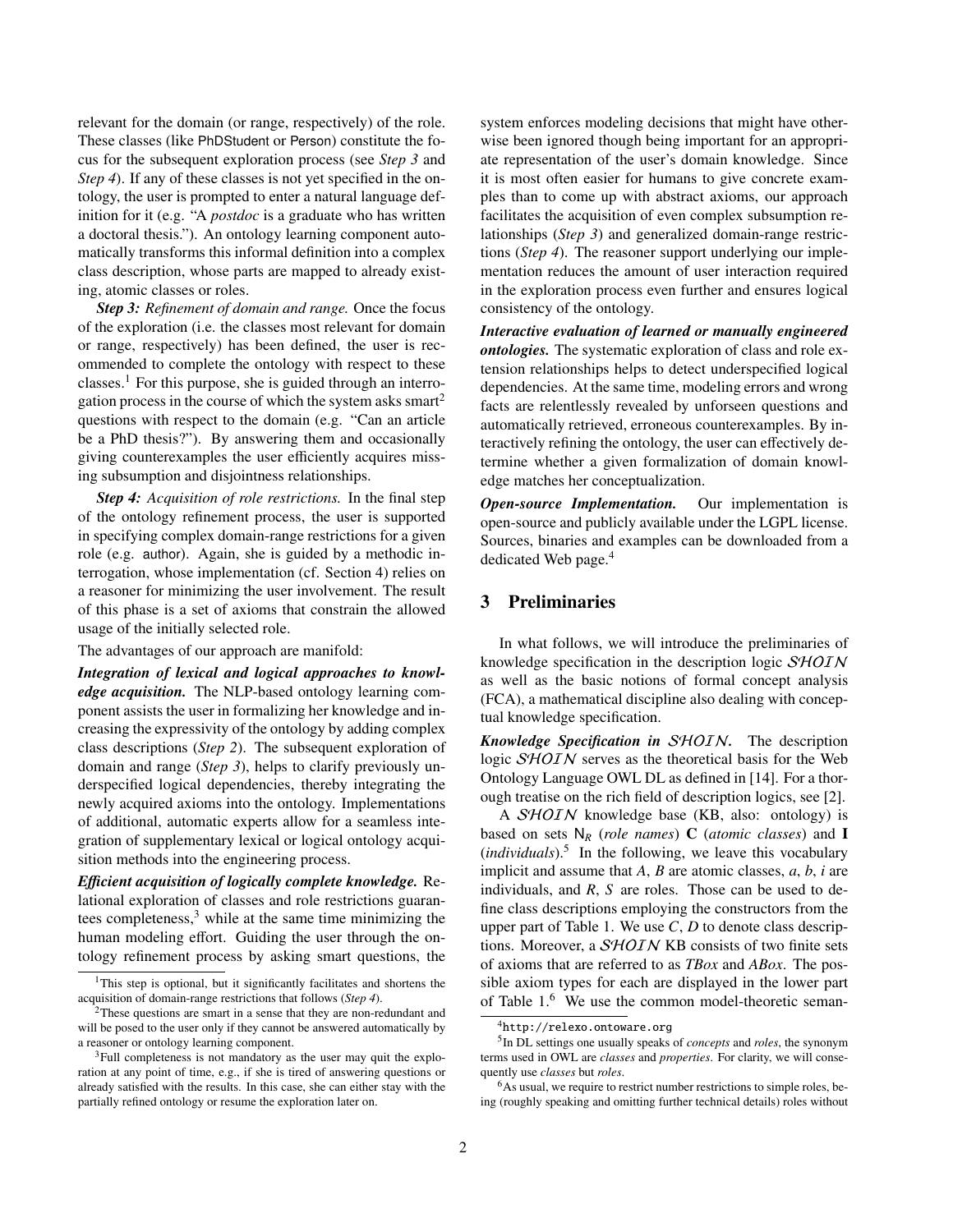| Name                    | Syntax          | Semantics                                                                       |             |
|-------------------------|-----------------|---------------------------------------------------------------------------------|-------------|
| inverse role            | $R^-$           | $\{(x, y)   (y, x) \in R^T\}$                                                   |             |
| top                     | T               | л                                                                               |             |
| bottom                  |                 | Ø                                                                               |             |
| nominal                 | $\{i\}$         | $\{i^I\}$                                                                       |             |
| negation                | $\neg C$        | $\Delta \setminus C^I$                                                          |             |
| conjunction             | $C \sqcap D$    | $C^I \cap D^I$                                                                  |             |
| disjunction             | $C \sqcup D$    | $C^I \cup D^I$                                                                  |             |
| universal restriction   | <b>VR.C</b>     | $\{x \mid (x, y) \in R^{\mathcal{I}} \text{ implies } y \in C^{\mathcal{I}}\}\$ |             |
| existential restriction | $\exists R.C$   | $\{x \mid \text{for some } y \in \Delta, (x, y) \in R^I, y \in C^I\}$           |             |
| (unqualified) number    | $\leq nR$       | $\{x \mid \# \{y \in \Delta \mid (x, y) \in R^{\mathcal{I}}\} \leq n\}$         |             |
| restriction             | > nR            | $\{x \mid \# \{y \in \Delta \mid (x, y) \in R^{\mathcal{I}}\} \geq n\}$         |             |
| role inclusion          | $S \subseteq R$ | $S^I \subset R^I$                                                               | <b>TBox</b> |
| transitivity            | Trans(S)        | $ST$ is transitive                                                              | <b>TBox</b> |
| general class inclusion | $C \subseteq D$ | $C^I \subset D^I$                                                               | <b>TBox</b> |
| class membership        | C(a)            | $a^I \in C^I$                                                                   | ABox        |
| role membership         | R(a, b)         | $(a^I, b^I) \in R^I$                                                            | ABox        |

#### **Table 1. Concept constructors and axioms in** SHOIN**.**

tics for SHOIN: an interpretation I consists of a set  $\Delta$ called *domain* together with a function  $\cdot^I$  mapping individual names to elements of  $\Delta$ , class names to subsets of  $\Delta$ , and role names to subsets of  $\Delta \times \Delta$ . This function is then extended to complex expressions and axioms (cf. Table 1).

The following tiny examples illustrate how knowledge specification in SHOIN works: The fact that Sydney is an Australian city could be expressed by City  $\Box$ Australian(Sydney), whereas Nicole being an inhabitant of Sydney can be represented as inhabitantOf(Nicole, Sydney). We can further model the proposition that all Australian state capitals are located at the coast (Australian  $\Box$ State capital  $\sqsubseteq$  ∃locatedAt.Coast) and make the claim that all Australian cities have only polite and beautiful citizens: Australian  $\Box$  City  $\sqsubseteq$  YinhabitantOf<sup>−</sup>.(Polite  $\Box$  Beautiful).<br>Note the knowledge increase obtainable by this role re-Note the knowledge increase obtainable by this role restriction! Given the above facts about Sydney and Nicole, one can derive the class memberships Polite(Nicole) and Beautiful(Nicole).



*Formal Concept Analysis (FCA).* The primal notion of formal concept analysis (see [12]) is that of a *formal context*  $\mathbb{K} := (G, M, I)$ , which formally consists of two sets *G* (objects) and *M* (attributes) as well as an incidence relation  $I \subseteq G \times M$ . Intuitively, it can be

#### **Figure 1. Example context.**

conceived as a cross table indicating whether an object has an attribute as depicted by Figure 1.

An important means of expressing information in FCA is via *attribute implications*, written as  $A \rightarrow B$  where *A* and *B* are sets of attributes:  $A \rightarrow B$  is valid in a given formal context, if every object that has all attributes from *A* also has all attributes from *B*. In our example,  ${\text{founded}}_1800+, \text{pop3000000+} \rightarrow {\text{south}.\text{cost}}$  would be a valid implication, expressing that all Australian cities established after 1800 with more than 3 million inhabitants are situated at the south cost.

The method of *attribute exploration* [11] tackles the problem of determining all implications valid in a formal context which might be still partially unknown to the computer (but is completely known by a human expert). Essentially, the algorithm enumerates non-redundant, hypothetic implications and asks the human expert for their validity in a domain of interest. The expert then has to decide: if the implication in question is valid, it will be added to an implication set called the *stem base*. If not, the expert has to provide an object (the so-called *counterexample*) that refutes the hypothesis. In the end, after this algorithm has terminated, the acquired knowledge (consisting of implications and counterexamples) is complete in the following sense: every implication is either a logical consequence of the stem base or there is a recorded counterexample for it.

*Explorative Refinement of Class Interdependencies.* Comparing the knowledge representation approaches of DLs and FCA, one finds considerable similarities: FCA objects can be conceived as individuals of a KB, while FCA attributes resemble DL classes with the formal context displaying class memberships. In particular, for a given set of DL class descriptions C and a DL interpretation  $I = (\Delta, \cdot^I)$ , one can<br>construct the formal context  $\mathbb{K}_{\tau, \Omega} := (\Delta, C \models)$  (where  $\delta \models C$ construct the formal context  $\mathbb{K}_{I,C} := (\Delta, C, \models)$  (where  $\delta \models C$ denotes  $\delta \in C^{\mathcal{I}}$ ). In this context, an arbitrary implication<br>C. C.  $\rightarrow$  D. D. is valid exactly if the class subsump- $C_1, \ldots, C_n \to D_1, \ldots, D_m$  is valid exactly if the class subsumption axiom  $C_1 \sqcap \ldots \sqcap C_n \sqsubseteq D_1 \sqcap \ldots \sqcap D_m$  is valid in *I* (cf. [18], Theorem 4.2). Hence, attribute exploration techniques can be used for the interactive refinement of an ontology's class interdependencies. Existing approaches [1, 17, 18, 3, 23] mainly differ in the supported logical fragment to be explored and the opportunity of providing only partially specified counterexamples.

This refinement of class hierarchies, more specifically, the acquisition of missing subsumption relationships (*Step 2* and *3* in Section 2), is supported by our previous implementation of reasoner-aided relational exploration with partial contexts [23]. In the following, we will therefore concentrate on the more ambitious goal of acquiring fine-grained role restrictions (*Step 4*) as motivated in the introduction.

#### 4 Acquisition of Role Restrictions

As mentioned earlier, most exploration methods focus on the interdependencies of class descriptions, whereas roles merely occur as building blocks for complex class descriptions. However, as argued in our introductory example, it is worth focusing on specific roles and to model logical

transitive subroles.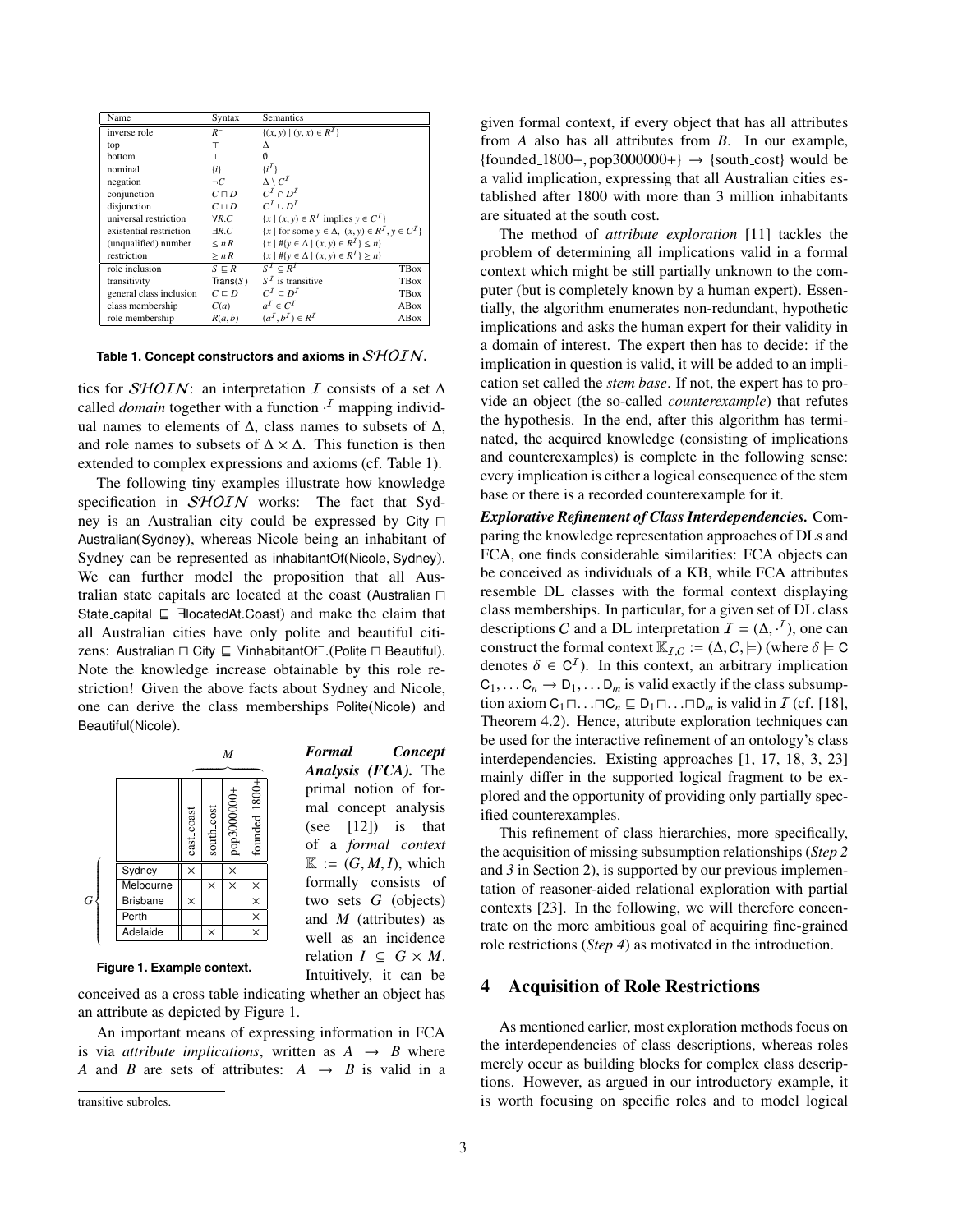interrelationships between its domain and range individuals, since those can entail valuable conclusions about class memberships.

Indeed, the use of the attribute exploration technique from formal concept analysis is not limited to the exploration of the conceptual hierarchy of class descriptions (and their conjunctions). Rather, by using other mappings from interpretations to formal contexts, it is possible to explore different logical fragments. Recently, the fragment of generalized domain-range restrictions (GDRRs) has been proposed as a both interesting and intuitive fragment eligible for exploration [19].

Given a set C of named classes and a role R, a *generalized domain-range restriction* (short: GDRR) is a rule

$$
\mathsf{R}(X,Y) \land \bigwedge_{A \in \mathbf{A}} \mathsf{A}(X) \land \bigwedge_{B \in \mathbf{B}} \mathsf{B}(Y) \to \bigwedge_{C \in \mathbf{C}} \mathsf{C}(X) \land \bigwedge_{D \in \mathbf{D}} \mathsf{D}(Y) \qquad (*)
$$

where  $\mathbf{A}, \mathbf{B}, \mathbf{C}, \mathbf{D} \subseteq \mathcal{C}$  and  $\mathbf{R}$  is a role name. Note that for  $C \cup D = \emptyset$ , the rule will have an empty head (also denoted by ) and hence, will be interpreted as integrity constraint. So, the GDRR presented in the above definition would mean the following: "*For any two elements X and Y of the domain of interest that are connected by a role* R *and where X fulfills (all of)* A *as well as Y fulfills (all of)* B*, we know that X additionally fulfills* C *and Y additionally fulfills* D*.*"

It has been proven that every GDRR can be equivalently expressed by a DL axiom. The rule scheme (\*) corresponds to the axiom:

$$
\bigcap_{A\in\mathbf{A}}A\sqcap \exists R.\Big(\bigcap_{B\in\mathbf{B}}B\Big)\sqsubseteq \bigcap_{C\in\mathbf{C}}C\sqcap\forall R.\Big(\Big(\bigsqcup_{B\in\mathbf{B}}\neg B\Big)\sqcup\Big(\bigcap_{D\in\mathbf{D}}D\Big)\Big).
$$

GDRRs allow for the specification of semantic ramifications caused by the presence of a specific role between two individuals (some of whose class memberships are also known). Exploring the fragment of GDRRs therefore enables a novel role-focused way of ontology refinement.

Technically this is done – as opposed to all other current exploration methods for ontologies – by exploring a formal context whose objects are *not* single individuals from the knowledge base (like Sydney, see Figure 1), but *pairs* of individuals which instantiate the role R. Consequently, also the counterexamples are individual pairs.

For a given interpretation  $I$  together with two sets  $C_{domain}$  and  $C_{range}$  of named classes and a role R, the *role context*  $\mathbb{K}_{\mathsf{R}}$  is defined as formal context  $(G, M, I)$  with

- $G := \mathsf{R}^T = \{(\delta_1, \delta_2) \mid \delta_1, \delta_2 \in \Delta, (\delta_1, \delta_2) \in \mathsf{R}^T\}$
- $M := \{C_1 \mid C \in C_{domain}\} \cup \{C_2 \mid C \in C_{range}\} \cup \{\perp\}$
- $I \subseteq G \times M$  with  $(\delta_1, \delta_2) \downarrow \perp$  and  $(\delta_1, \delta_2) I C_1 \Longleftrightarrow \delta_1 \in C^T$ <br>as well as  $(\delta_1, \delta_2) C_2 \longrightarrow \delta_2 \in C^T$ as well as  $(\delta_1, \delta_2)$ *I*C<sub>2</sub>  $\Longleftrightarrow$   $\delta_2 \in \mathbb{C}^{\mathcal{I}}$

The following theorem shows how the validity of a GDRR in an interpretation can be read from a corresponding role context.

*Theorem 1* An interpretation  $I$  satisfies a GDRR of the shape (\*) if and only if the corresponding role context  $\mathbb{K}_{\mathsf{R}}$ satisfies the implication

$$
\{A_d \mid A \in \mathbf{A}\} \cup \{B_r \mid B \in \mathbf{B}\} \rightarrow \left\{ \begin{array}{l} \perp \text{ if } \mathbf{C} \cup \mathbf{D} = \emptyset, \text{ otherwise:} \\ \{C_d \mid C \in \mathbf{C}\} \cup \{D_r \mid D \in \mathbf{D}\}.\end{array} \right.
$$

This theorem enables us to "translate" any implication in a role context into an equivalent GDRR and via the abovementioned correspondence further into a DL axiom.

Now, the basic idea for the knowledge acquisition method we are going to propose is to carry out attribute exploration on the context  $\mathbb{K}_{\mathsf{R}}$ . Thereby, our basic assumption is that there exists a distinguished interpretation  $I'$  entirely (but implicitly) known by the human expert that we want to specify in terms of GDRRs.

After role exploration, the updated knowledge base is *complete* in the following sense: any GDRR (referring to R,  $C_{domain}$  and  $C_{range}$ ) can either be deduced from the updated knowledge base or there is a pair of individuals in the ontology witnessing that this GDRR does not hold.



#### **Figure 2. RoLExO Implementation. "The Thinker" indicates user involvement.**

We instantiated our approach by implementing RoLExO<sup>7</sup> (*Role Exploration for Learning Expressive Ontologies*), an interactive application supporting the acquisition of complex role restrictions (cf. *Step 4* in Section 2). The architecture of RoLExO relies upon KAON2<sup>8</sup> as an ontology management back-end and features a simple graphical user interface. The ontology refinement process, depicted by Figure 2, is handled by a role exploration component which manages a partial context and an implication set. Both are updated based on answers obtained from the "expert team" constituted by a KAON2 reasoner and the human knowledge engineer.

 $^{7}$ http://relexo.ontoware.org

<sup>8</sup>http://kaon2.semanticweb.org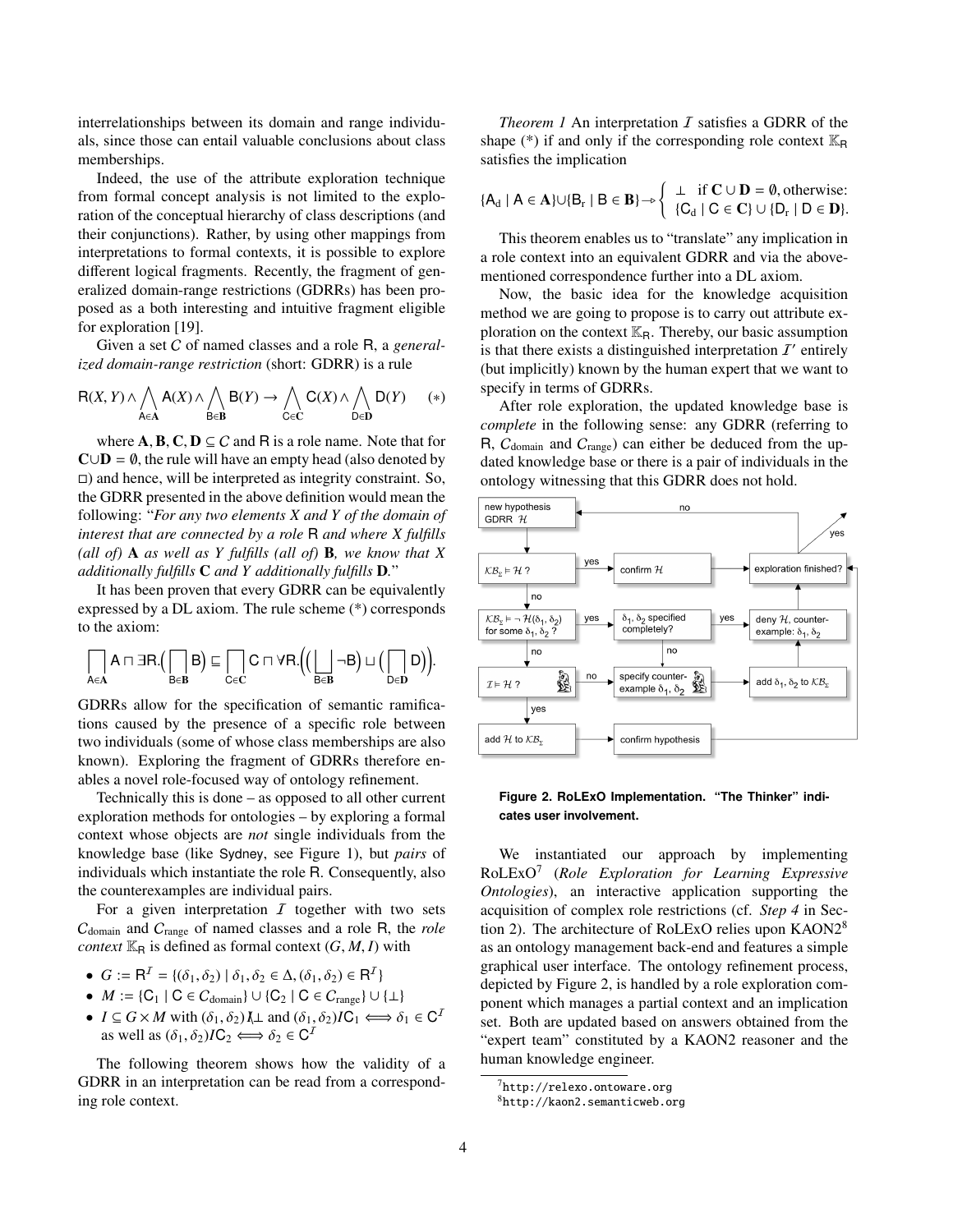#### 5 Example Scenario

We now illustrate the practical relevance of our approach to ontology refinement by means of a real-world example.

*Ontology.* The SWRC (Semantic Web for Research Communities) $9 \t[21]$  ontology is a well-known ontology modeling the domain of Semantic Web research. Version 0.3 containing 55 classes as well as 41 roles serves as a basis for the AIFB Web portal $10$  which manages information about 2,982 persons, projects, and publications. For our experiment, we exported all the instance data stored in the AIFB portal into one single OWL file (more than 5 MB in RDF syntax), and merged it with the corresponding TBox, i.e. the imported version of SWRC. This way, we obtained an ontology with 33,426 axioms.

*Refinement Process.* As motivated in Section 1, we first decide to refine the author role of the SWRC ontology (*Step 1*, Section 2). Subsequently, we select several classes that we assumed to be relevant for the domain and range of this role (*Step 2*), thereby noticing that an equivalent to "postdoctoral researcher" is missing in the ontology. After some discussion about our understanding of this class, we enter the following definition into LExO [22].

"*A postdoc is a graduate who has written a doctoral thesis.*"

The result is a set of axioms representing a formal description of the class a postdoc.<sup>11</sup>

 $a$  postdoc  $\equiv a$  graduate who has written  $a$  doctoral thesis a graduate who has written a doctoral thesis

≡ a graduate  $\Box$  has written a doctoral thesis has written a doctoral thesis ≡ ∃has written a doctoral thesis a doctoral thesis  $\equiv$  a thesis  $\sqcap$  doctoral

Since some of the atomic classes obviously map to existing classes in SWRC, we further add the following mapping axioms: swrc:Thesis ≡ lexo:thesis, swrc:Graduate ≡ lexo:a graduate, swrc:PhDThesis ≡ lexo:a\_thesis  $\Box$  lexo:doctoral and lexo:has\_written  $\square$ swrc:author<sup>−</sup> . The resulting, extended version of SWRC is input to the exploration process described in the sequel.

*Refinement of Domain and Range.* We only briefly display the results of the two relational exploration processes dedicated to the domain and range of the considered author role (cf. Section 2, *Step 3*). For a more detailed description, we refer the reader to [23]. Altogether, the following 7 new axioms were acquired during the process:

| $PhDThesis \sqsubset Book$                 | Article $\sqcap$ Thesis $\sqsubseteq \bot$     |
|--------------------------------------------|------------------------------------------------|
| Book $\sqcap$ Thesis $\sqsubset$ PhDThesis | Book $\sqcap$ Master Thesis $\sqsubseteq \bot$ |
| FullProfessor $\sqsubseteq$ a_postdoc      | PhDStudent $\sqsubseteq$ Graduate              |

has written a doctoral thesis  $\Box$  Graduate <sup>9</sup>http://ontoware.org/projects/swrc/

<sup>10</sup>http://www.aifb.uni-karlsruhe.de

| Ξ |
|---|
|   |
|   |
| е |
|   |
|   |
|   |
| o |
|   |

**Figure 3. Entering a counterexample, i.e. a pair of individuals being in the authorship relation.**

*Acquisition of Role Restrictions.* Subsequent to these preprocessing steps, we are now ready to carry out the role exploration focusing on the author role as well as the classes Article, Book, MasterThesis, PhDThesis, Publication, Thesis on the domain side and the classes a postdoc, FullProfessor, Graduate, has written a doctoral thesis, Person, PhDStudent, Undergraduate on the range side (see *Step 4* in Section 2).

After a few trivial questions, that can be denied by automatically retrieved counterexamples, the first question requiring human interaction is posed. It asks for the validity of the rule author(*X*, *Y*)  $\rightarrow$  Publication(*X*)  $\land$  Graduate(*Y*)  $\land$ Person $(Y)$ , investigating whether, if some  $X$  is authored by some *Y*, *X* must be a publication and *Y* must be both a graduate and a person. As there are no records in SWRC of any authors not being graduates, no counterexample can be brought up automatically. Instead, after denying this hypothesis, the human expert is asked to add a publicationauthor pair disproving it. We do so by adding information about an undergraduate's authorship (Fig. 3).

The next hypothesis brought up by the system, author(*X*, *Y*)  $\rightarrow$  Publication(*X*)  $\land$  Person(*Y*), can be clearly confirmed by the human expert as it gives straightforward domain and range restrictions for the author role: every author is a person and everything authored is a publication.

In the subsequent execution, the algorithm poses the GDRR author(*X, Y*)  $\land$  Book(*X*)  $\rightarrow$  Graduate(*Y*) expressing that everybody publishing a book must be a graduate. Though quite arguable in general, in the scientific area considered by us, we judge that this axiom constitutes a sensible restriction and therefore confirm it.

As opposed to the previous, the next presented potential axiom, author(*X, Y*)  $\land$  Thesis(*X*)  $\rightarrow$  Graduate(*Y*) can be accepted without much argument. Clearly everybody having written a thesis qualifies as a graduate – be it a master or a PhD thesis.

The last axiom in question, displayed in Figure 4, encodes that any thesis that has been written by somebody being now a PhD student must be a master thesis. We confirm this (as we assume any thesis to be either a PhD or a master thesis and furthermore, somebody having written a PhD thesis must not not be classified as a PhD student).

 $11$ a postdoc  $\equiv$  a graduate  $\Box$  ∃has written.(a thesis  $\Box$  doctoral)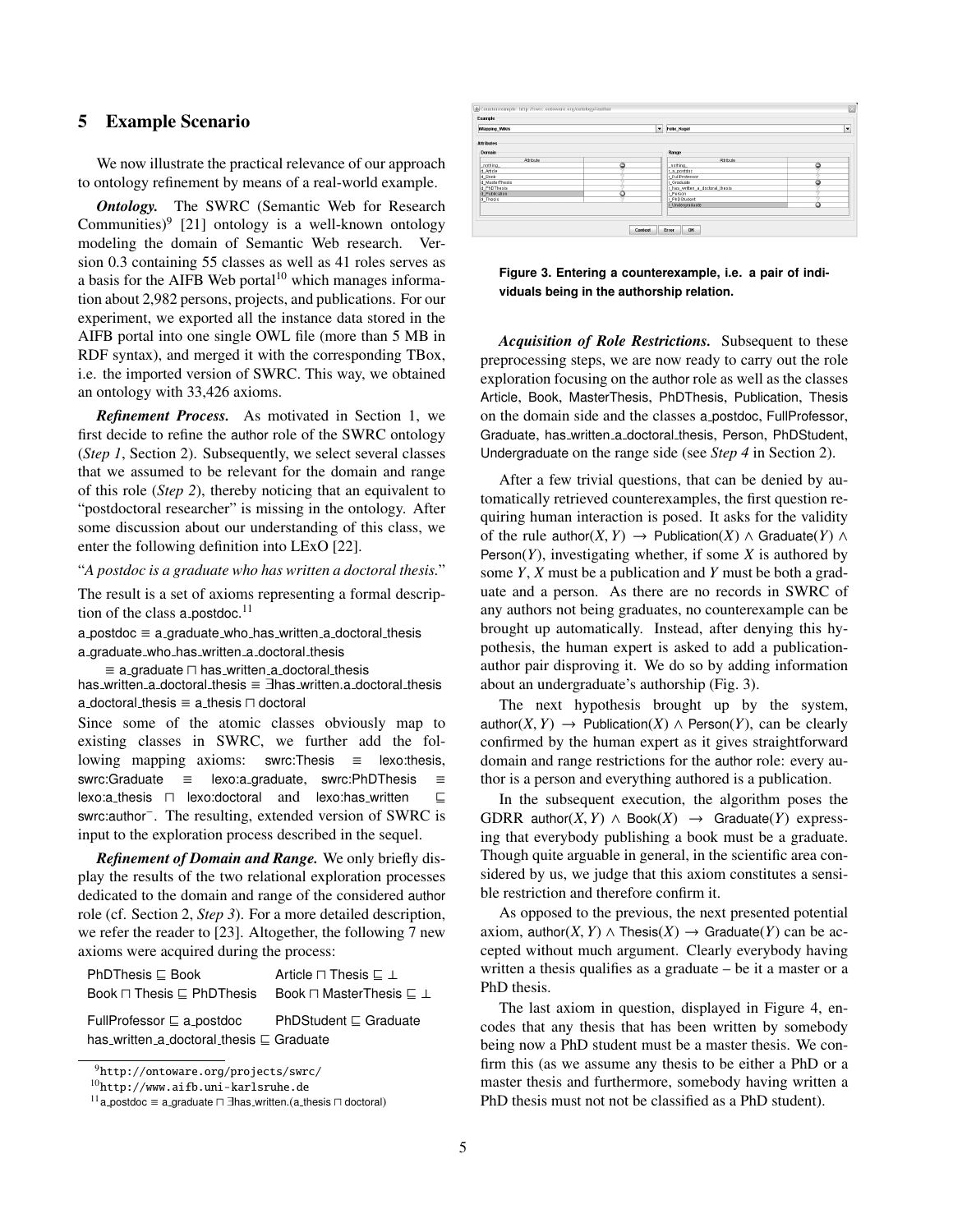| Premise                                                                                                              |   |                                 |   |  |  |
|----------------------------------------------------------------------------------------------------------------------|---|---------------------------------|---|--|--|
| Domain                                                                                                               |   | Range                           |   |  |  |
| Attribute                                                                                                            |   | Athibute                        |   |  |  |
| _nothing                                                                                                             |   | nothing                         |   |  |  |
| d Artitle                                                                                                            |   | r_a_postdoc                     |   |  |  |
| d Book                                                                                                               |   | r FullProfessor                 |   |  |  |
| d MasterThesis                                                                                                       |   | r Graduate                      | Ω |  |  |
| d PhDThesis                                                                                                          |   | r_has_written_a_doctoral_thesis |   |  |  |
| d_Publication                                                                                                        |   | r_Person                        |   |  |  |
| d Thesis                                                                                                             |   | r PhDStudent                    |   |  |  |
|                                                                                                                      |   |                                 |   |  |  |
|                                                                                                                      |   | r Undergraduate<br>Range        |   |  |  |
|                                                                                                                      |   |                                 |   |  |  |
| Attribute                                                                                                            |   | Attribute<br>nothing            |   |  |  |
|                                                                                                                      |   |                                 |   |  |  |
|                                                                                                                      |   | r_a_postdoc                     |   |  |  |
|                                                                                                                      |   | r FullProfessor<br>r Graduate   |   |  |  |
|                                                                                                                      | o |                                 |   |  |  |
|                                                                                                                      |   | r_has_written_a_doctoral_thesis |   |  |  |
|                                                                                                                      |   | r Person<br>r PhDStudent        |   |  |  |
|                                                                                                                      |   |                                 |   |  |  |
|                                                                                                                      |   | r_Undergraduate                 |   |  |  |
| Conclusion<br>Domain<br>nothing<br>d_Artitle<br>d_Book<br>d MasterThesis<br>d PhDThesis<br>d Publication<br>d_Thesis |   |                                 |   |  |  |

**Figure 4. How a hypothetic GDRR is displayed.**

In the end, we have acquired the following four new axioms that characterize how class memberships of domain and range individuals "influence" each other:

|                                                          | $\exists$ author. $\top$ $\square$ Publication $\square$ Vauthor. Person |
|----------------------------------------------------------|--------------------------------------------------------------------------|
|                                                          | Book $\Box$ 3 author. $\top$ $\sqsubseteq$ $\forall$ author. Graduate    |
|                                                          | Thesis $\Box$ 3 author. $\top$ $\square$ V author. Graduate              |
| Thesis $\Box$ 3 author. PhDStudent $\Box$ Master Thesis. |                                                                          |
|                                                          |                                                                          |

The fact that this constitutes a rather small set of axioms is thanks to the preprocessing via domain and range exploration. Otherwise, numerous additional questions actually relating to domain- or range-inherent dependencies would have been brought up. By proceeding as we propose, the knowledge acquired in this exploration step only incorporates logical ramifications where both domain and range are involved. A statistical summary of the entire exploration process is given in Table 2.

| domain | range | RoLExO |    |
|--------|-------|--------|----|
|        |       |        |    |
|        |       |        | 36 |
|        |       | 13     | 24 |
|        |       |        | 12 |
|        |       | 14     | 17 |
| 18     | 27    | 36     | 81 |
|        |       |        |    |
|        |       |        |    |

**Table 2. Summary of the exploration process.**

Revisiting our initially described problems, we find them solved. It is now possible to correctly classify our colleague, Philipp Cimiano, (and others) based on ontological knowledge: The fact that Philipp is author of an individual classified as a PhD thesis was originally stated in SWRC. Now, from the knowledge acquired via LExO from natural language resources defining the notion of a postdoc (together with the introduced mappings), we can infer that Philipp is indeed a postdoc. Likewise, thanks to the GDRR Thesis  $\Box$  ∃author. $\top \sqsubseteq \forall$  author.Graduate, every person specified as being the author of a master thesis will from now on be inferred to be a graduate. Hence, by employing a combination of ontology learning and logical exploration techniques we have considerably increased the knowledge inferrable from the SWRC ontology (cf. Table 3).

# 6 Related Work and Conclusion

The incremental refinement of ontologies has become an important issue that is addressed by several ontology learning tools and methodologies such as Text2Onto [8] or the work by Navigli and Velardi [15] (for an overview, see also [4]). However, only few of them support the acquisition of logically complex axioms, and most lexically inspired techniques lack a proper integration with reasoning-based methods for ontology evaluation or debugging. This also holds for approaches to learning domain-range restrictions of binary relations [6, 5]. Parallel to these more or less NLPbased ontology learning methods, approaches relying on Inductive Logic Programming (ILP) [13, 10, 9] and Formal Concept Analysis (FCA) [18] have been developed in the logics community. But although there are a few approaches, similar to ours, aiming to reconcile the two worlds of lexical and logical ontology acquisition by either FCA [20, 7] or ILP [16], none of them has been designed specifically for refining OWL DL ontologies.

| Article                  | 189      | 190  |
|--------------------------|----------|------|
| Book                     | 36       | 95   |
| MasterThesis             | $\Omega$ | 4    |
| PhDThesis                | 58       | 59   |
| Publication              | 1499     | 1507 |
| Thesis                   | 58       | 63   |
| a_postdoc                | $\Omega$ | 67   |
| FullProfessor            | 6        | 9    |
| Graduate                 | 52       | 139  |
| has written a            |          |      |
| _doctoral_thesis         | 0        | 67   |
| Person                   | 1213     | 1222 |
| PhDStudent <sup>12</sup> | 50       | 47   |
| Undergraduate            | 6        | 9    |
|                          | 3167     | 3478 |

**Table 3. Inferred class memberships.**

In this paper, we have therefore sketched a way to combine two complementary approaches to the acquisition and refinement of OWL DL ontologies: the more intensional approach of distilling conceptual information from lexical resources and the extensional method of extracting hypothetical axioms from manually specified or automatically retrieved domain entities. We have instantiated our approach by designing and implementing a framework that integrates Rela-

tional Exploration and Role Exploration – two techniques for the systematic refinement of OWL ontologies based on FCA. To the best of our knowledge, RoLExO is the first publicly available implementation of an exploration-based approach to ontology refinement. In an example using the well-known SWRC ontology we have demonstrated the feasibility of semi-automatic ontology refinement, and its applicability to real-world ontology engineering tasks.

After all, we identify several issues for future research.

 $12$ Exploring the range of author for the first time, we noticed a modeling error in SWRC. It was the second question, automatically answered by the reasoner, which brought up the counterexample Peter Haase. A simple query to SWRC revealed that he was explicitly stated to be a PhDStudent and inferred to be a postdoc. Since we assumed both classes to be disjoint, we changed the explicit classification of Peter and two other postdocs to Person and restarted the exploration with the corrected ontology.